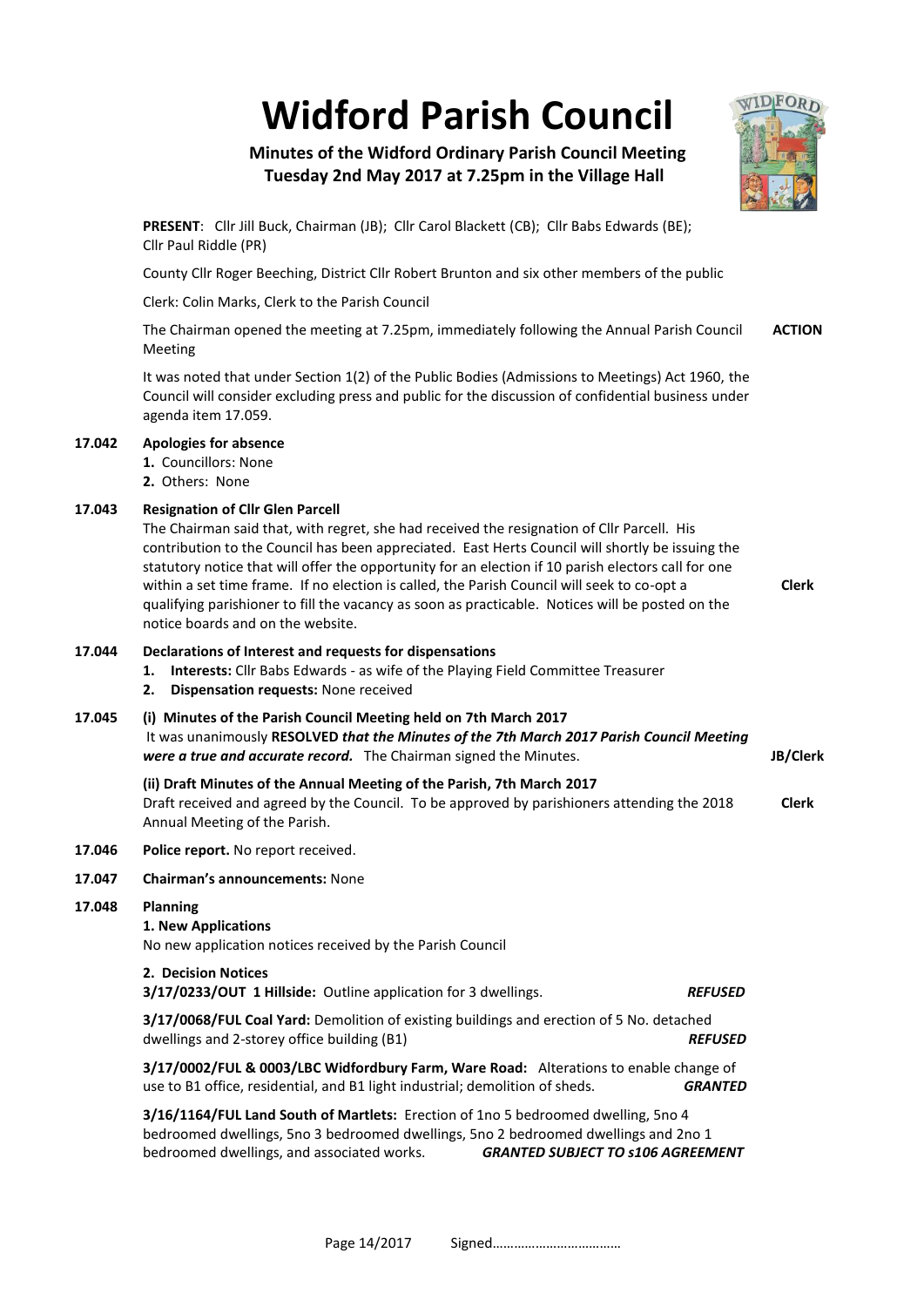- **3. Other planning matters,** including items received too late for the agenda
	- **(i) Consideration of late planning applications:** None received
	- **(ii) South Paw.** New large static caravans: No planning breach caravan size not stipulated on planning approval.

## **17.049 Reports by County and District Councillors**

**County Cllr Roger Beeching** said this would be his last meeting since he is not standing at the forthcoming County elections. There is not very much happening at the moment because of the pre-election purdah period. He said he had been a Councillor since 1976 and a County Councillor for the last eight years; he has another two years to serve on Sawbridgeworth Town Council. For the last two years he held the office of Vice-Chair of the County Council and still had 23 events to attend before his term ends.

The Chairman then presented Cllr Beeching with a gift in appreciation of his regular attendance at Widford's Parish Council meetings and his willingness to advance Widford's cause whenever called upon, for which both the Council and parishioners were very grateful.

**District Cllr Bob Brunton** apologized for being unavailable to attend the last meeting. He said the District Plan had been submitted at the end of March and that an examiner has been appointed. Examination will hopefully take place in September/October with approval by the end of the year. Cllr Brunton was asked whether the decision meeting would be open or in camera; he said he wasn't sure, but thought it would possibly be open.

## **17.050 Neighbourhood Plan**

Cllr Paul Riddle said that all had been done to give an opportunity for the parish to make a Neighbourhood Plan, but following the public meeting with independent consultant Lorraine Hart on 6th April it was clear that there is no real will to take it forward. Lorraine had suggested that the parish could produce an "informal plan" that set out the views of parishioners and which could be used to formulate responses to development. Responses to applications should be as professional as possible. DC Bob Brunton said the Parish Council could go through him to take up application responses with the relevant Planning Officer.

Cllr Riddle noted that draft notes of the April Neighbourhood Plan meeting had been received and asked the Clerk to now send him a clean set for the website.

#### **17.051 Finance**

**1.** Reports of the Council's finances for 1-31 March, and for 1-30 April were received (App A)

| Finance Summary from 1 to 31 March (year-end)                            | £         |
|--------------------------------------------------------------------------|-----------|
| Opening bank balance 1 March                                             | 6,740.49  |
| Plus: income to 31 March                                                 | 875.00    |
| Minus: expenditure to 31 March                                           | 2,464.51  |
|                                                                          | 5,150.98  |
| Minus previous months' cheques cashed in period                          | 420.76    |
| Balance available to Council 31 March (cashbook balance)                 | 4,730.22  |
| Plus: unpresented cheques as at 31 March                                 | 0.00      |
| Bank balance: reconciled with bank statement and cashbook, 31 March 2017 | 4,730.22  |
| <b>Finance Summary from 1 to 30 April</b>                                | £         |
| <b>Opening bank balance 1 April</b>                                      | 4,730.22  |
| Plus: income to 30 April                                                 | 5,695.17  |
| Minus: expenditure to 30 April                                           | 904.56    |
|                                                                          | 9,520.83  |
| Minus previous months' cheques cashed in period                          | 0.00      |
| Balance available to Council 30 April (cashbook balance)                 | 9,520.83  |
| Plus: unpresented cheques as at 30 April                                 | 498.77    |
| Bank balance: reconciled with bank statement and cashbook. 30 April 2017 | 10.019.60 |

Reconciliation of the Accounts to the bank statements was noted and it was unanimously **RESOLVED** *that the Accounts Statements for March and April be accepted.*

The bank statements and accounts reconciliation were checked and signed as correct by nonsignatory parish councillor Carol Blackett.

**CB/Clerk**

PR

Clerk

Clerk/PR

Page 15/2017 Signed………………………………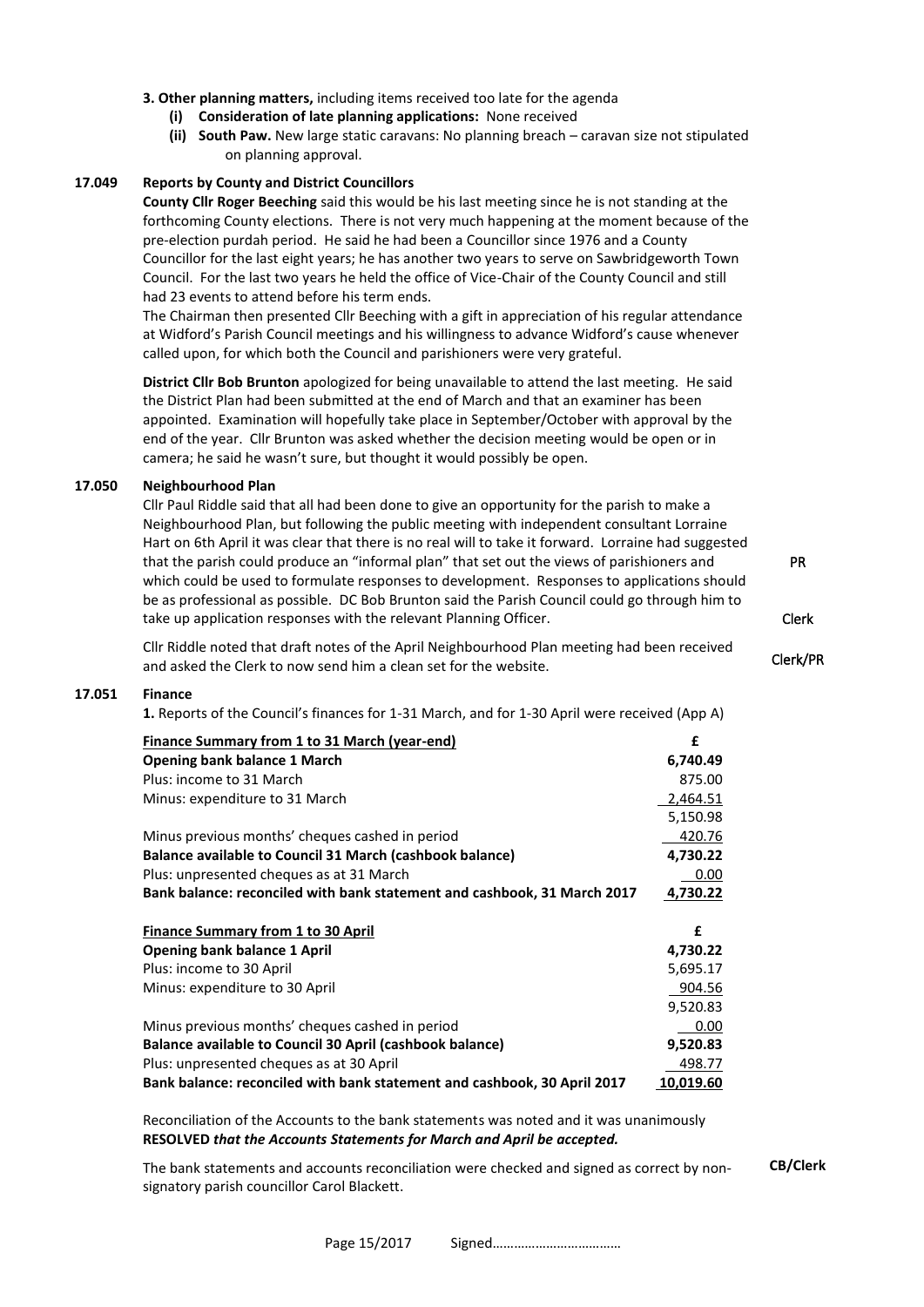#### **2. Report of the budget vs actual financial position at the year-end, 31 March 2017.**

The Clerk presented the report. There had been a considerable amount of unanticipated expenditure during the year on both new allotments fencing (to mitigate the risk caused by out of control horses entering the allotments) and on mitigating risks identified in diseased and dangerous trees in the closed churchyard. East Herts Council had made a grant towards the fencing, and HAPTC had obtained grants from the Government's Transparency Fund to help offset the increased costs of administering Transparency Code regulations. The bottom line was that the Council had budgeted for a balance of £5,395 at year-end; the end of year bank balance was £4,730. The VAT reclaim for 2016/17 of £695.17 has now been received. This was an excellent result in view of the additional financial burdens encountered during the year. It was unanimously **RESOLVED** *to accept the budget report as presented.*

| Date  | Payee               | Item                                        | £         | Chq  | Power                   |
|-------|---------------------|---------------------------------------------|-----------|------|-------------------------|
|       | 2016/17             | <b>March cheques</b>                        |           |      |                         |
| 13/03 | <b>HAPTC</b>        | Delegate fee                                | 40.00     | 1075 | LGA 1972 s111           |
| 13/03 | D Jarret Services   | Cutting FP18 hedge                          | 168.00    | 1076 | HA 1980 s43             |
| 22/03 | Clerk               | Salary March                                | 252.51    | 1077 | LGA 1972 s112(1), (2A)  |
|       |                     |                                             |           |      | & s151; LA 2011 s41     |
| 22/03 | <b>HMRC</b>         | PAYE 4 <sup>th</sup> quarter                | 190.60    | 1078 | LGA 1972 s112(1), (2A)  |
|       |                     | Jan-March                                   |           |      | & s151; LA 2011 s41     |
|       | 2017/18             | April/May cheques                           |           |      |                         |
| 06/04 | Community           | N/Plan consultant                           | 175.00    | 1079 | NP(G)R 2012; LA 2011    |
|       | Land Use            | fee                                         |           |      |                         |
| 06/04 | <b>CPRE</b>         | Annual subscription                         | 36.00     | 1080 | LGA 1972 s111           |
| 06/04 | <b>HAPTC</b>        | Annual subscription                         | 273.77    | 1081 | LGA 1972 s111           |
| 06/04 | Clerk reimburse     | Printer ink                                 | 58.79     | 1082 | LGA 1972 s111           |
| 06/04 | <b>CZ Print</b>     | N/Plan flyers                               | 20.00     | 1083 | NP(G)R 2012; LA 2011    |
| 22/04 | J English           | <b>Litterpicking April</b>                  | 116.00    | S/O  | OSA 1906 s9 & s10       |
| 22/04 | Clerk               | Salary April                                | 225.00    | 1084 | LGA 1972 s112(1), (2A)  |
|       |                     |                                             |           |      | & s151; LA 2011 s41     |
| 01/05 | C Parrott           | <b>Cutting Closed</b><br>Churchyard 1 of 4  | 240.00    | S/O  | LGA 1972 s215           |
| 28/04 | Clerk               | Expenses Mar/April                          | 32.60     | 1085 | LGA 1972 s112(1), (2A)  |
|       |                     |                                             |           |      | & s151; LA 2011 s41     |
| 01/05 | Clerk Petty Cash    | Top-up Mar/April                            | 24.91     | 1086 | LGA 1972 s111           |
| 02/05 | Cancelled           |                                             | cancelled | 1087 |                         |
| 02/05 | <b>Village Hall</b> | Hall hire 2016/17                           | 92.00     | 1088 | LGA 1972 s134           |
| 02/05 | <b>Cllr Buck</b>    | Allotments gate                             | 18.99     | 1089 | SHAA 1908 s26(1)        |
|       | reimburse           | lock                                        |           |      |                         |
| 02/05 | Zurich              | Insurance renewal                           | 390.39    | 1090 | LGA 1972 s114, s140(1), |
|       |                     |                                             |           |      | s111                    |
| 02/05 | JB Gardening        | New gatepost FP16                           | 98.65     | 1091 | OSA 1906 s10            |
| 02/05 | <b>Cllr Buck</b>    | Paper and ink                               | 46.96     | 1092 | LGA 1972 s111           |
|       | reimburse           |                                             |           |      |                         |
| 02/05 | <b>Cllr Buck</b>    | Retirement gift                             | 25.00     | 1093 | LGA 1972 s111           |
|       | reimburse           |                                             |           |      |                         |
| 02/05 | Accountancy         | Internal audit fee                          | 90.00     | 1094 | LGA 1972 s111           |
|       | Services            |                                             |           |      |                         |
| 02/05 | J Turner            | <b>Cutting Benningfield</b><br>Green 1 of 3 | 100.00    | 1095 | OSA 1906 s9 & s10       |
|       |                     | <b>Total VAT included</b>                   | 45.63     |      |                         |

**3. List of payments.** It was unanimously **RESOLVED** *to approve all the payments as listed* **Clerk**

Cheques for 2nd May were signed at the end of the meeting.

#### **4. Annual Return. Approval of Section 1 - Annual Governance Statement 2016/17**

The Clerk reported that the internal auditor had looked at the Council's financial records and reviewed its practices before undertaking the internal audit. No issues were identified and the internal audit was subsequently examined, approved and signed off by the internal auditor in his Annual Internal Audit Report on page 5 of the Annual Return. Section 1 of the Annual

Page 16/2017 Signed………………………………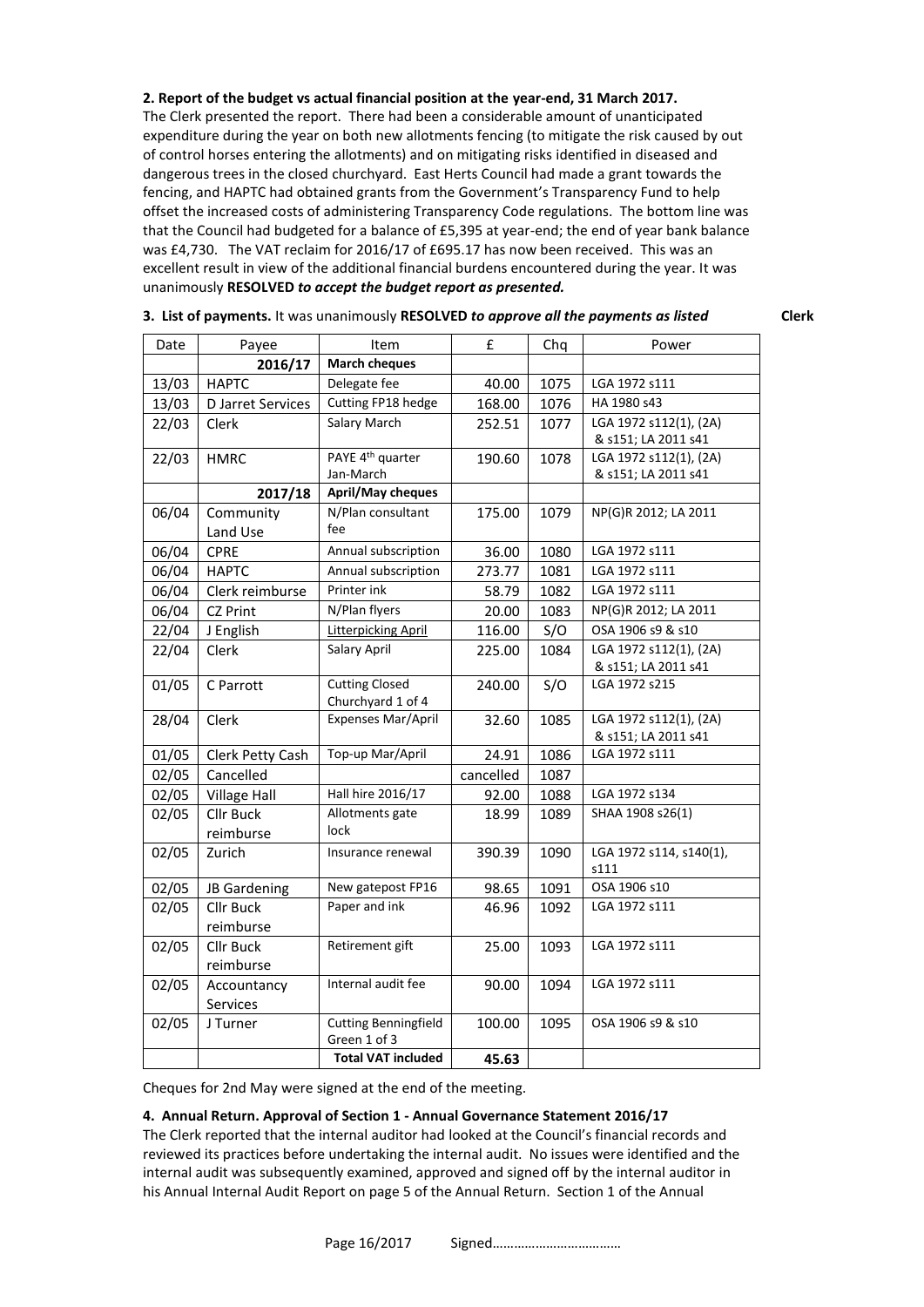Return could therefore be confidently approved, and on this basis, it was unanimously **RESOLVED** *to approve and sign Section 1 of the Annual Return, the Annual Governance Statement 2016/17.* Section 1 was signed by the Chairman and the Clerk. **Clerk/JB 5. Annual Return. Approval of Section 2 - Accounting Statements for 2016/17** The Clerk, as Responsible Financial Officer, explained that Boxes 1, 3, 7 and 8 (for 2016) were to be restated because two accruals cheques in the 2016 opening balance (totalling £100) were never presented. Therefore, the opening 2016 balance was adjusted by £100. Also, due to the anomaly posed by the rounding up/down to whole numbers, a further adjustment of £1 was necessary to keep the balances accurate going forward. The internal auditor agreed with these adjustments. This had also been discussed with the Council's contact at BDO who confirmed it would be in order provided an explanation was sent with the Annual Return when it was submitted. The figures were shown to reconcile with the end of year bank statement, and on this basis, it was unanimously **RESOLVED** *to approve and sign Section 2 of the Annual Return,*  the Accounting Statements for 2016/17. Section 2 was signed by the Responsible Financial Officer (Clerk) and the Chairman. **RFO/JB 6. Benningfield Green grass cutting contract**. It was unanimously **RESOLVED** *to increase the amount to £300 per annum, payable by a cheque for £100 in May, July, and September. The contractor to buy his own petrol.* **Clerk 7. Annual insurance renewal** The Clerk said that Zurich Municipal had been contacted about various insurance aspects during the year and their advice had been invaluable. Adjustments had been made to include new assets. An updated schedule from Zurich for the coming year was considered and it was unanimously **RESOLVED** *to accept and appoint Zurich Municipal as the insurer for 2017/18.* **Clerk 17.052 Correspondence** The list of correspondence was noted as it appeared on the Agenda: • Zurich Municipal: Insurance aspects of closed churchyard monument *(17.053.4)* • Hugh McAlpine (stonemason): Closed churchyard monument costs *(17.053.4)* • PCC: Closed churchyard monument issues *(17.053.4)* • EHC: Street naming • HCC: Re SID by Ashbourne Manor and elsewhere in the parish *(17.054.2)* • EHC: Advising appointment of the inspector for the District Plan • MP Mark Prisk re development and other concerns in the parish **17.053 Village Reports 1. Village Hall 1.** Report by Cllr Paul Riddle: The next fundraising event will be a comedy night in September. The comedy nights are very popular and successful. • Following that will be a Christmas event and a Rock'n'Roll bingo night. • Changing the location of the stage is still under consideration. The next meeting will possibly be in the Green Man. **2. Allotments 1.** Report by Cllr Babs Edwards. • Although some tenants have left, new interested parties have come forward. • Mr Stephenson has agreed to maintain the footpaths and common areas. With the new fencing installed, there have been no further problems with horses. The allotments Working Group look forward to a better year ahead. **3. Playing Field 1.** In the absence of a Parish Council Playing Field representative, Treasurer Tom Edwards reported the following via his wife, Cllr Babs Edwards. It seems very likely that the football team from Ware that have used the venue for the last few years will no longer be playing here. It is not certain, but this may be due to lack of interest at the club or among its rival teams.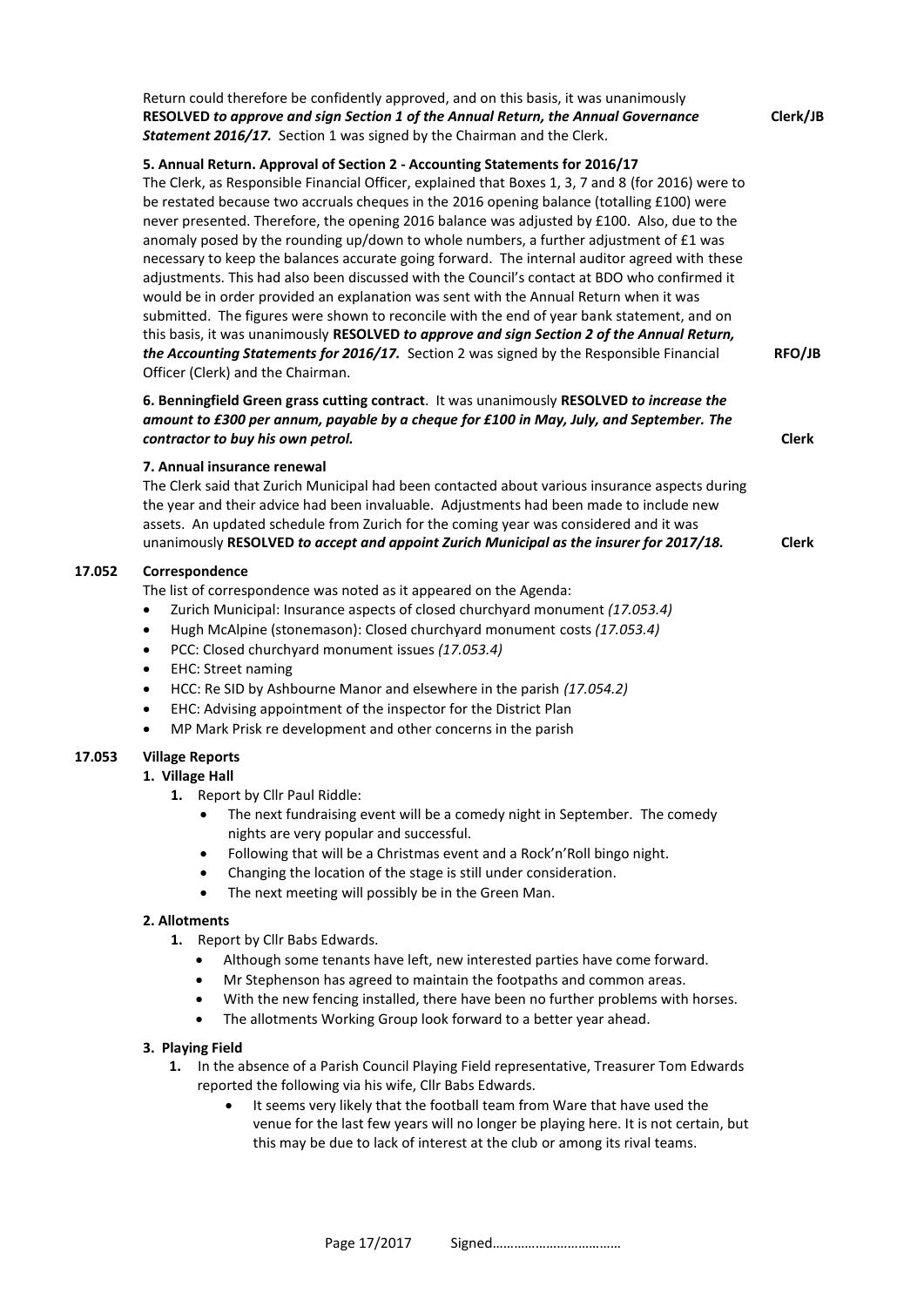#### **4. Closed Churchyard**

- **1. Risk caused by leaning Wiseman family monument.** The PCC still has to decide what to do about this. In the meantime, the monument and its surrounds will remain taped off with hazard tape, as advised by the Parish Council's insurer. **JB/Clerk**
- **2. FP16 gate.** The Clerk reported that JB Gardening Services had inspected the rotten gate post and quoted £98.65 to replace it. At this price, applying to P3 for a grant wasn't worthwhile and in view of the H&S risk identified, the Clerk said he had asked JB Gardening Services to undertake the necessary work. It was unanimously **RESOLVED** *to ratify the Clerk's decision and action.*

## **17.054 Highways, footpaths and byways**

## **1. Footways and footpaths**

FP7 by House of Orange: It was agreed to contact the Public Rights of Way Officer and, if necessary, the Definitive Map Officer, to get a ruling on the correct route of FP7 and the correct status of the permissive footpath. **JB/Clerk**

#### **2. Highways:**

The private funding and siting a Speed Indicator Device (SID) outside Ashbourne Manor: Following the report by Paul Patmore of Herts Highways, which included copies of his communications with the owner of Ashbourne Manor, it was clear that even with private funding, there was no guarantee that Highways would approve the siting of a SID at that location. It was further made abundantly clear that if permission were to be given for a SID in the parish, not more than one would be allowed. Since the Parish Council had already made approaches about a SID by the Martlets site entrance, Paul Patmore advised the Parish Council to be very sure what their priority location would be. In view of this, it was **RESOLVED** *to seek the opinions of parishioners for the most important location if only one device was permitted.* It was agreed to do this via the magazine and the website. It was agreed to write explaining the dilemma to Mr Lester once the wider view becomes clear. **JB/PR/**

#### **17.055 Website and Broadband**

Report by Cllr Paul Riddle

- **Website:** This has been cleaned up and revamped.
- **Broadband:** There is still a lot of clean-up work to be done on Benningfield Green; assurances have been given that full reinstatement will be completed in due course. No start date has yet been given for the start of the Gigaclear service
- **17.056 Urgent matters** received too late for inclusion on this agenda: None received.
- **17.057 Items for future agendas:** None raised in the meeting.

#### At 8.50pm it was *RESOLVED to suspend the meeting for parishioners' comments*

No comments were made by members of the public present.

## **The meeting was restored to order at 8.51pm**

**17.058 Date of next meeting:** Thursday 4th July at 7.45pm in the Village Hall **Clerk/JB** 

## **17.059 Allotments Grazing Licence**

It was **RESOLVED** *that under Section 1(2) of the Public Bodies (Admissions to Meetings) Act* 1960, the press and public be excluded for the following agenda item, due to the confidential *nature of the business to be transacted.*

The Chairman thanked everyone for attending and members of the public duly left the room.

Consideration was given to the Clerk's advice that Grazing Licences should not be granted for longer than two years and that NALC legal advice was for 729 days (one day less than two years). Difficult legal ground could be encountered where a licence extends beyond this time frame. The current Grazing Licence runs for three years, expiring in September 2018. Since the

**Clerk**

**Clerk**

**PR**

Page 18/2017 Signed………………………………